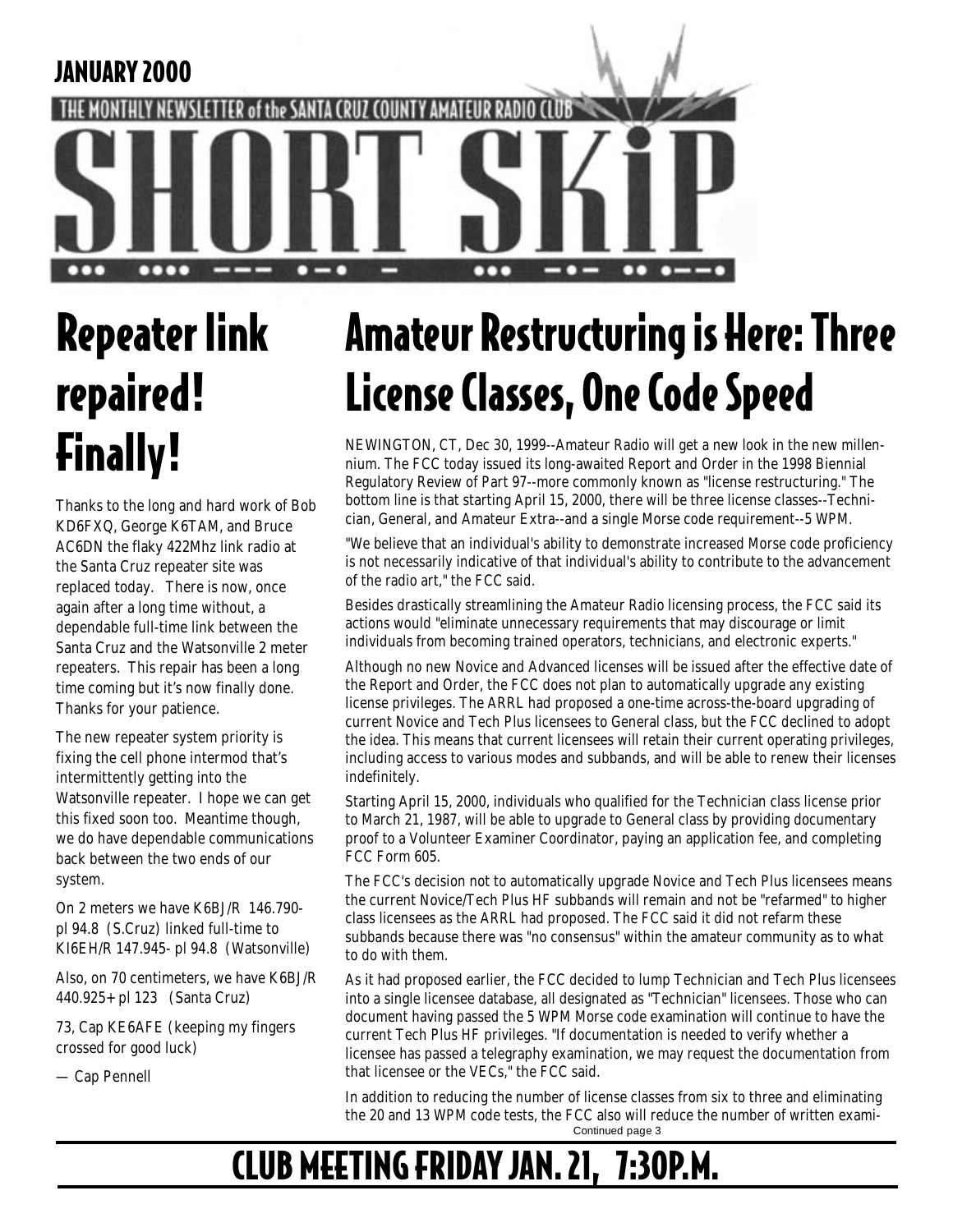



Published 12 times per year. Free to members. *Santa Cruz County Amateur Radio Club, Inc.*

> Post Office Box 238 Santa Cruz, CA 95061-0238

> > Editor and Publisher Ron Baldwin, K6EXT (408) 427-0565 K6EXT@fireclay.com

Columnist Art Lee, WF6P Production and Distribution Dave Harbaugh, W6TUW

### Trade or Sell Table

Bring your surplus radio gear to sell or trade. The table will be set up before the club meeting. Put a price on your goodie and have fun trading or selling: mics, connectors, handhelds and related equipment, receivers, transmitters, etc. Let's have fun!

—Dan AA6GD

### Mailing List

Are you already on the K6BJ list? The K6BJ email mailing list is a good way to keep up with what's going on around here in a more timely manner. News? Announcements? Questions? Answers? Kudos? Complaints? Locate? Buy? Sell? Trade? Anything you want to say?

Anybody with an email address can join but if they're not interested in Santa Cruz County Amateur Radio they probably won't stay subscribed to our list for very long. There are more than 100 of your Santa Cruz County ham friends on the list already. Ray KF6GPE has just obtained some hardware and software upgrades for his server so with his help the list should continue to run smoothly in 2000.

If you're not yet on the list but think you might like to be, simply let me know.

Cap <ke6afe@arrl.net>

## Prez Sez

Club - 1. a heavy stick, usu. thicker at one end than the other, suitable for use as a weapon; cudgel. 3. a group of people organized for a social, literary, or other purpose: an athletic club. 8. a. a black trefoil-shaped figure on a playing card. 11. To unite; join together. 12. to contribute as one's share toward a common expense.

— Webster's Collegiate Dictionary

Above are just a few of the sixteen definitions of club offered by my trusty desk side dictionary. What does SCCARC mean to you? How would you like to see it defined, or redefined? Let your club officers and board members know: your input is invaluable and welcome. We're all ears. Think not only of what you want, but what you can contribute: "Ask not what your club can do for you, ask what you can do for your club!" What's in store for SCCARC 2000? I don't know, but I'm excited at the prospect of helping it to happen.

First up is membership renewal. Please take a moment to pull out your check books and "contribute as one's share toward a common expense." We've experienced a progressive decline in membership and revenue at SCCARC the past few years and I hope we can turn this around. It begins with you; our current members. Please renew promptly and encourage those hams you know who are non members to check us out. Remember that at the very least as a member of SCCARC you are supporting a sophisticated linked emergency communications system which is much appreciated by your local government. Money talks, and for us hams emergency preparedness is the currency that our congressmen and senators listen to when they are busy divvying up radio spectrum.

While SCCARC is by no means broke, we have fallen into a pattern of expenditures exceeding revenues, and I would like to make a millenium resolution to try and reverse this trend. For those of you for whom the world of commerce has treated well, remember that you may enclose an extra gift with your membership dues if you feel so moved. I would like very much to hear club member's ideas on fun ways to increase revenue. Some that were floated around the Holiday Brunch were:

1) A Field Day "QSO-A-THON" where the participants in Field Day would petition sponsors to pledge a donation amount to the club for each Field Day contact.

2) Donating all or part of the sale price received for items sold at the meeting "auction table" to the club.

3) Holding another major club auction

Have other ideas? Let us know. We're all ears.

One thing we definitely have to look forward to in the year 2000 is a new Amateur Licensing Structure. I feel the FCC is to be commended for their sincere interest in addressing and listening to the Amateur Radio Community's comments on the issues at hand. I thought it was especially nice that they actually listed the names of each and every individual and organization who contributed their comments to the FCC during the period opened for public input. Even yours truly, Thomas P. Johnson, is immortalized on page 54 of the Report and Order, FCC 99-412. No, they did not adopt my solution, but I know they listened. And boy, did they listen! If you haven't yet read the entire Report and Order, I urge you to do so: it is difficult not to respect the reasoning of the FCC after reviewing this document. Well, enough said; the "long and winding road" has come to an end. Time to bury the hatchets, and Time to Upgrade!

Now is the time for us to "come together" and turn the Santa Cruz County Amateur Radio Club into the best club it has ever been. We can do it!

—73,

KQ6DV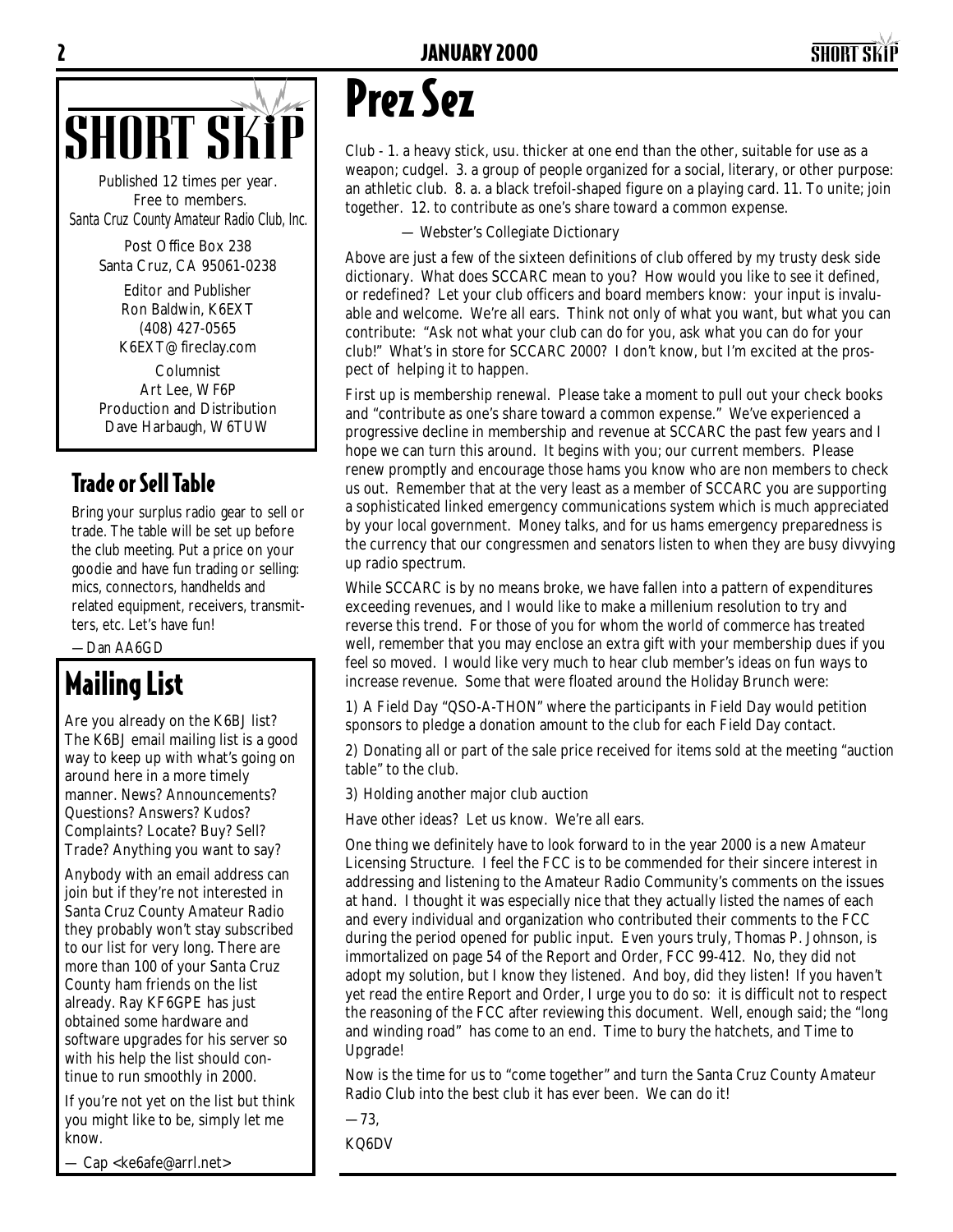#### License Classes cont.

nation elements from five to three, authorize Advanced Class hams to prepare and administer General class examinations, and eliminate Radio Amateur Civil Emergency Service (RACES) station licenses. RACES will remain, however. "After review of the record, we conclude that we should eliminate RACES station licenses because RACES station licenses are unnecessary for amateur stations and amateur service licenses to provide emergency communications," the FCC said.

Under the new licensing scheme, there will be four examination elements. Element 1 will be the 5 WPM Morse code exam. Element 2 will be a 35-question written test to obtain a Technician license; Element 3 will be a 35-question written test to obtain a General license, and Element 4 will be a 50-question written test for the Amateur Extra license. The FCC has left it in the hands of the National Conference of VECs Question Pool Committee to determine the specific mix and makeup of written examination questions. Current Amateur Radio study materials remain valid at least until the new rules become effective in April.

The FCC's new licensing plan means someone will be able to become a ham by passing a single 35-question written examination. The plan also simplifies and shortens the upgrade path from the ground floor through Amateur Extra--especially since amateurs will only have to pass one Morse code test.

Elimination of the 13 and 20 WPM Morse requirements also means an end to physician certification waivers for applicants claiming an inability to pass the Morse code examination due to physical handicap.

The effective date provides a window of upgrade opportunity for current Tech Plus and Advanced class licensees. Between now and April 15, current Advanced licensees who pass or hold a Certificate of Successful Completion of Examination (CSCE) for the existing Element 4B, will meet the new requirements for Amateur Extra when the new rules become effective. Likewise, current Tech Plus licensees who pass or hold a CSCE for Element 3B will be poised to upgrade to General class when the new rules go into effect April 15. Any CSCEs must be dated on or after April 17, 1999, to be valid April 15, 2000.



from Terry Parks, N6NUN. He had been on the Baja Maritime Mobile Net and overheard someone calling me. It was Marilyn Bruner, KR6CX. She was calling from her Morgan 46 sloop in La Paz. I met Marilyn a few months ago on P dock in the Santa Cruz yacht harbor. She was single-handing her boat down the coast. Invited aboard for a beer, I spent an hour or so handing her tools as she replaced the fuel pump to her Onan generator. I stood in her shower as she expertly swapped pumps in the somewhat confined engine room space. When I asked if she was going to use ham communications on her trip, she replied in the affirmative. "I had my license a long time ago and let it lapse. I'll get it back when I'm in San Diego before crossing over to Mexico." Further conversation revealed that she holds a Ph.D. in Astro Physics. "I tried to retire, but NASA keeps calling me back for consultations." On what? "The X-ray spectrum in space," was her answer. OK! (It's fun meeting people who are hams - and sailors!) Got an email from my Washington State

CW buddy Marsha, AB7RJ, setting up a

The FCC disagreed with the League's suggestion that it undertake a restructuring of operating privileges along with licensing restructuring. "We believe that in light of ongoing discussions concerning implementation of new and more modern communications technologies within the amateur service community, we should accord the amateur service community an opportunity to complete such discussions and possibly reach a consensus regarding implementation of new technologies before we undertake a comprehensive restructuring of the amateur service operating privileges and frequencies," the FCC said in its Report and Order.

In its amendments to Part 97, the FCC's

new sked. She had been working some horribly long hours as manager of a cafÈ. She also had two of her grown children home for the holidays. Exhausted, she begged off on our CW practice sessions. A couple of nights ago we got back on for two hours. We normally run for about an hour or an hour and a half at night or until her eyelids start to close. Is CW still alive? You bet it is. Many times we have a hard time finding a clear freq in the CW portion of the 40-meter band. Propagation is great with sigs from all over the world coming in strong.

In the November issue of QST, there was mention of on-line QRZ. I typed it in on the search mode and it was great! I could look up call signs, names, and other gud stuff. Now I see that on-line practice exams for all license classes are available. The exams include instant scoring and diagrams from current VEC question pools. Neat!

I received a summary copy of the new License Restructuring: ARRL Pacific Division Update, Special Edition, Dec. 30, 1999. It was quite interesting in that it kept the code requirement, but at 5 wpm. A piece of cake, really. There will be three license classes only, Technician, General and Extra. New exam materials will be established for these licenses. The rules go into effect on April 15th, 2000. A copy of the entire Report and Order (FCC99-412) is available on the ARRL Web site in Adobe PDF format at http://www.arrl.org/announce/regulatory/ wt98-143ro.pdf. There are 70 pages of text so, happy reading!

Report and Order refers to a "Club Station Call Sign Administrator," something that does not exist under the current rules and which was not explained in the R&O itself. An FCC spokesperson said the Commission plans to issue a Public Notice soon to explain the program and to solicit qualified entities to serve as call sign administrators for club station applications.

A copy of the entire Report and Order (FCC 99-412) is available on the ARRL Web site in Adobe PDF format or from the FCC Web site in plain text.

See also: Questions and Answers about Restructuring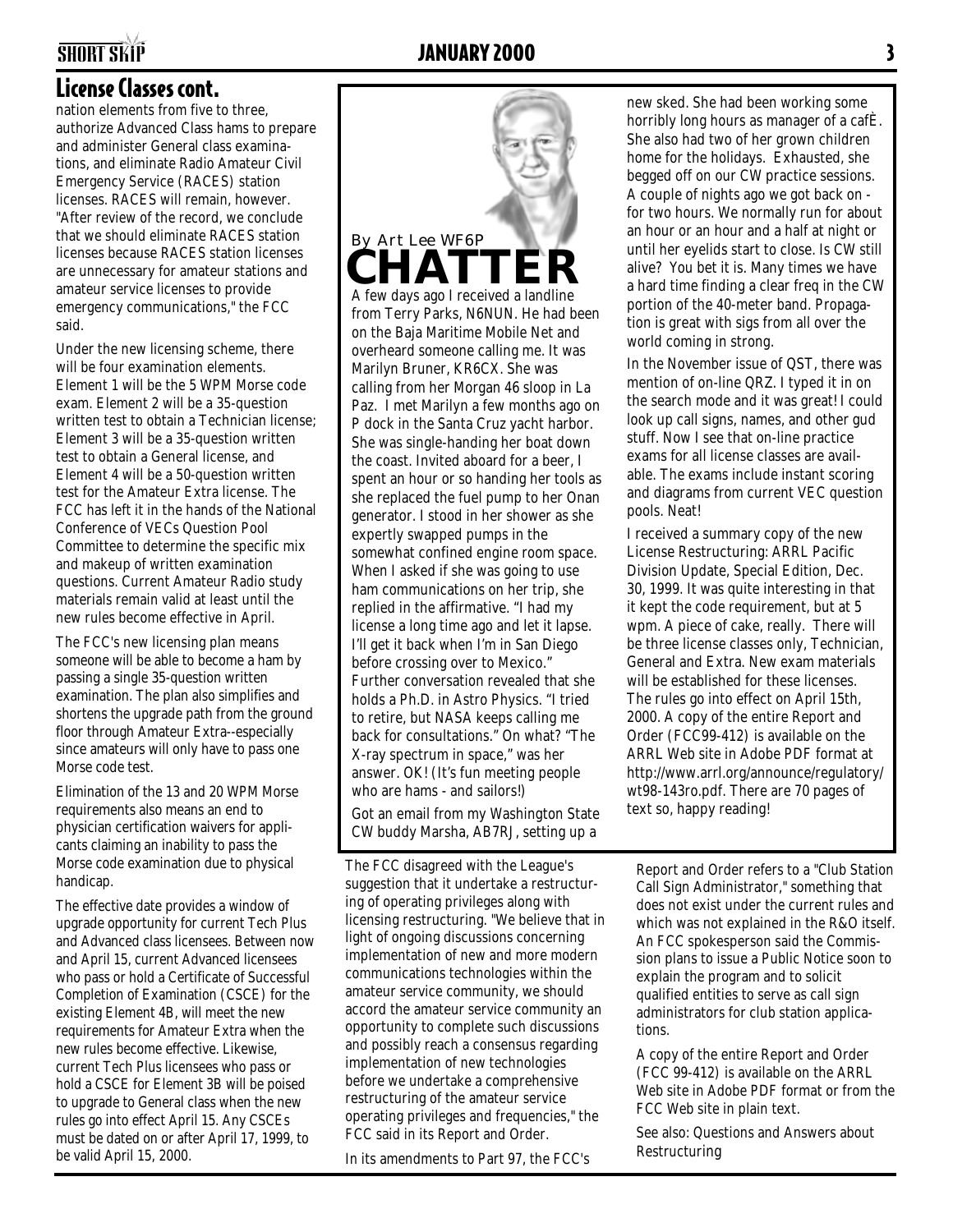# RADIOFEST 2000

Saturday, February 19, 2000, 7 AM to 3 PM

Sponsored by the Naval Postgraduate School Amateur Radio Club, RadioFest 2000 will be one of the largest gatherings of Amateur Radio Operators to ever be held in the area. The event will be held at the Stillwell Hall POM Annex, located at 4260 Gigling Road, on the former Fort Ord. RadioFest 2000 will feature demonstrations, presentations, guest speakers, forums, a flea market, many vendors and the opportunity for the public to find out what Amateur (Ham) Radio is all about.

Among the guest speakers will be ARRL Pacific Division Director Jim Maxwell W6CF and KSBW TV Channel 8 Lead Weather Forecaster/Meteorologist Jim Vanderzwaan.

One of the highlights of the event will be showing how Ham Radio Operators support the community during times of disaster. Members of Amateur Radio Emergency Services (A.R.E.S) will show how their "hobby" can become a vital resource to many agencies in time of an actual emergency. RadioFest 2000 is FREE and open to the public.

# January2000 - How do I Renew?

How does one renew their club membership? It's easy! Come to the club meeting on the Third Friday of the month at 7:30 PM. Bring dues money or a check to our treasurer, Allan WB6RWU. Or if you would rather renew by mail make your check out to SCCARC and send it to the club mailing address:

SCCARC PO BOX 238 SANTA CRUZ CA 95061-0238

Annual dues amounts are unchanged again this year. Regular full memberships are \$25. Each additional family member of any age at the same address can join for only \$6. Full-time students 18 years old or younger can become members for \$10. All memberships were due for renewal as of January 1, 2000.

When you renew please let us know if any of your information is different this year, especially a new phone number or address. The MEMBERS ONLY roster that will be printed in April can then include your correct: callsign, name, "Handle", mailing address, home phone number, work phone number, autodial slot number, Spouse name, year first joined, whether a ARRL member or not, and email address.

Your new club Membership Card with repeater codes for 2000 will be sent to your home by postal mail.

— Cap KE6AFE, club secretary

### WI6F and Group Given Red Cross Award

I was given their Volunteer of the year award for the work that the communication committee is doing on the radio station. To me this is a group award. It was given to me in November. The award is for all the work we have been doing to try to bring the radio station up to the standards we should have had for the earth quake.

The members of the communication committee are: Art Snow, Bob Prater, Bob Wiser, Bruce Hawkis, Bruce Wade, Dave Paylor, Dave Peters, Jim Piper JV Rudnick and Kristin Dyer.

— Jamie, WI6F

### Earle E. Pollock WA6OSQ — SK

TO: Santa Cruz Amateur Radio Club Members - -

My DAD, Earle E. Pollock — WA6OSQ, passed away on Thursday afternoon January 6, 2000 ( 1:25 PM ), at Watsonville Community Hospital. He was 94.

Earle died of Congestive Heart Failure (CHF) and pneumonia following a heart attack on January 3, 2000 . He had been at the Sun Bridge Convalescent Hospital since July 20, 1999, following a stroke. He was a resident of Blue Pacific Mobile Home Park (#30) in Aptos, CA for 26 years.

WA6OSQ was member of the Santa Cruz ARC for 25 years.

Dad wanted to see the year 2000 and he did it !!! He enjoyed ALL the TV programs from around the world on New Years Eve.

He would have been 95 years old next month on FEBURARY 13th — 2000.

His Amateur Radio LOG BOOK showed his last "on the air" contact March, 1999.

Dad wanted any contributions to go to:

Santa Cruz County ARC (K6BJ)

PO BOX 238

Santa Cruz, CA 95061

—73,

Eddy Earle Pollock — W6LC and family (831) 476-1937

(Past President and 40 year member, Santa Cruz County ARC)

PO BOX 97

Capitola, CA 95010-0097

Added note from Cap KE6AFE: After his 25 years as a dedicated club member, Earle WA6OSQ became a LIFE MEMBER of our Santa Cruz County Amateur Radio Club at the beginning of this year.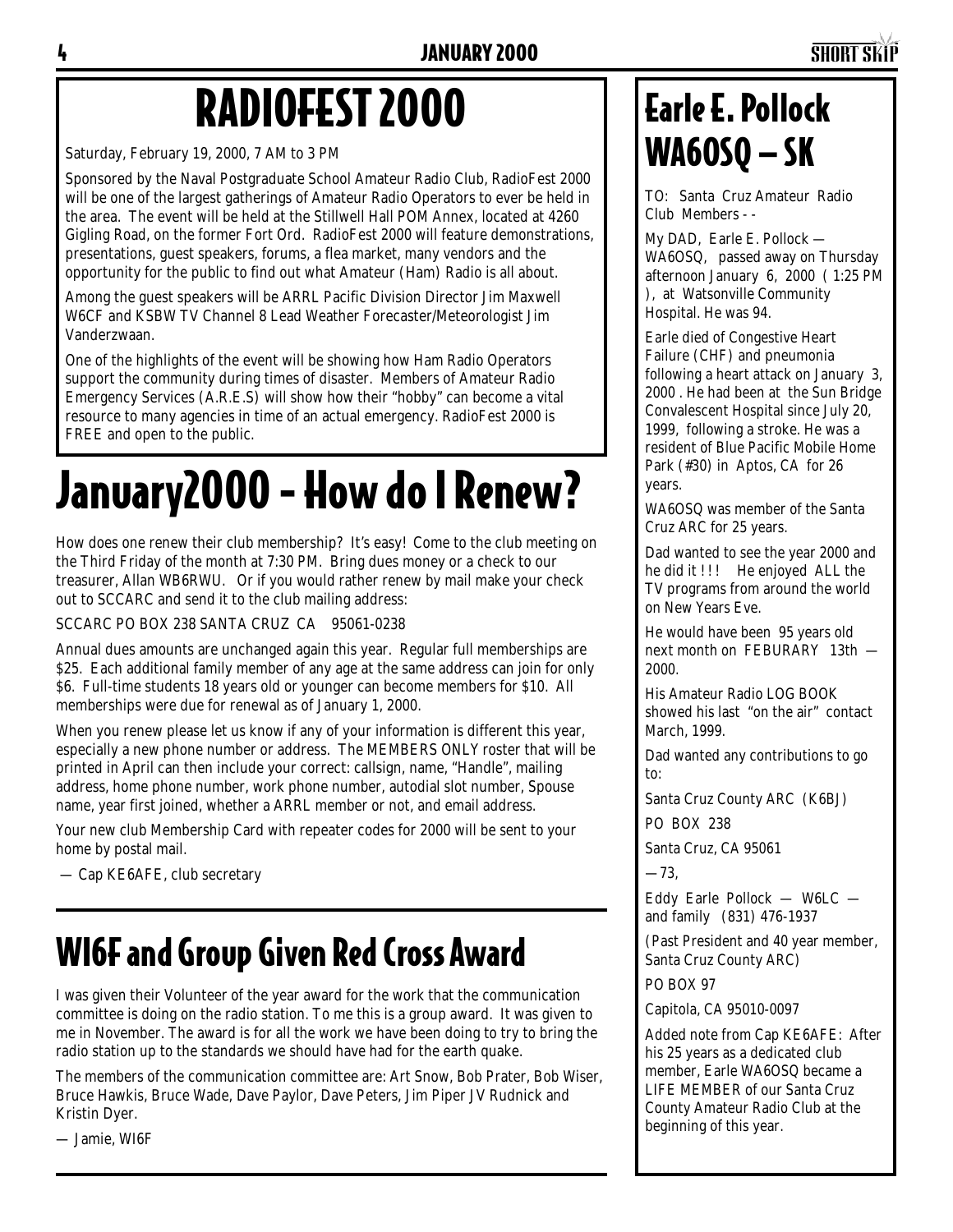## Santa Cruz as Rare DX ?



I was looking at the ARRL Grid Locator the other day and was intrigued to see that parts of our coast are in blocks that would make them "Rare DX" for the VHF/UHF Century Club awards. For example note that in blocks CM96aw, CM86ww and CM86vx we have tiny parts of the coast.

If you want find your exact location I recommend obtaining your lat and lon from http://MapsOnUs.com and converting these coordinates to a grid location using the ARRL site. http://www.arrl.org/ locate/grid.html

Remember to multiply decimals by 60 to get minutes and seconds.

Maybe we can put this to good use one day !

# ARES Report

The big none-event of the year has come and gone: Y2K. Whether or not one wants to argue that Y2K is the beginning of the new millenium or Y2K+1 is, it turned out to be much ado about nothing. Though ARES was on the alert to be on the alert, activities were minimal. The EOCs of the City and County of Santa Cruz were partially activated, the local hospitals had their ears pricked up, all prepared for a great breakdown in society (well, at least for "opportunistic civil disobedience"). Watsonville had the party of the century at the fairgrounds (booze-free, fortunately). Santa Cruz had its First Night. And all was quiet on the Western Front, er, Coast.

So ARES used the opportunity as a communications exercise. A section-wide net was set up on the 440.100 Santa Clara County ARES machine. Traffic was passed and communications links maintained from Boulder Creek, SC, Watsonville, and Monterey on local. HF check-ins to Sacramento OES on 3.992 Mhz and the Sacramneto Hospital net on 146.060 Mhz assured paths existed if needed to Sacto. All-in-all, Y2K was a good readiness exercise.

And, now that we're ready, the weather guessers are predicting rain as I keyboard this. And, looking over the MFJ ad in the latest Amateur Radio Trader, I see that MFJ has 1300 mA Ni-MH batteries available at \$3 apiece (\$24 for 10 of 'em). Not a bad price for some jucie that'll run your HT virtually all day when on an ARES assignment. Oh, you don't need batteries? Good. But, are they charged and ready to go in your grab-'n-go kit?

— 73, Jim Piper / KD6YKL

### UK to allow Amateur Radio-Internet links

The Radiocommunications Agency in the UK has announced that it will allow interconnection between Amateur Radio and the Internet starting in late January. The action followed consultation with the Radio Society of Great Britain and a number of interested individuals. David Hendon, the Agency's Chief Executive, made the announcement in response to requests from the Amateur Radio community to be permitted to link their radio equipment through the Internet. The RA said it recognized the need to encourage young people to become involved in Amateur Radio as "a valuable training ground for future careers in radio and electronics" and expressed hopes that its decision would "open up whole new avenues into Amateur Radio." Connection of ham equipment to nonamateur networks in the UK will require written permission from the Secretary of State.--RA via Ian Abel, G3ZHI